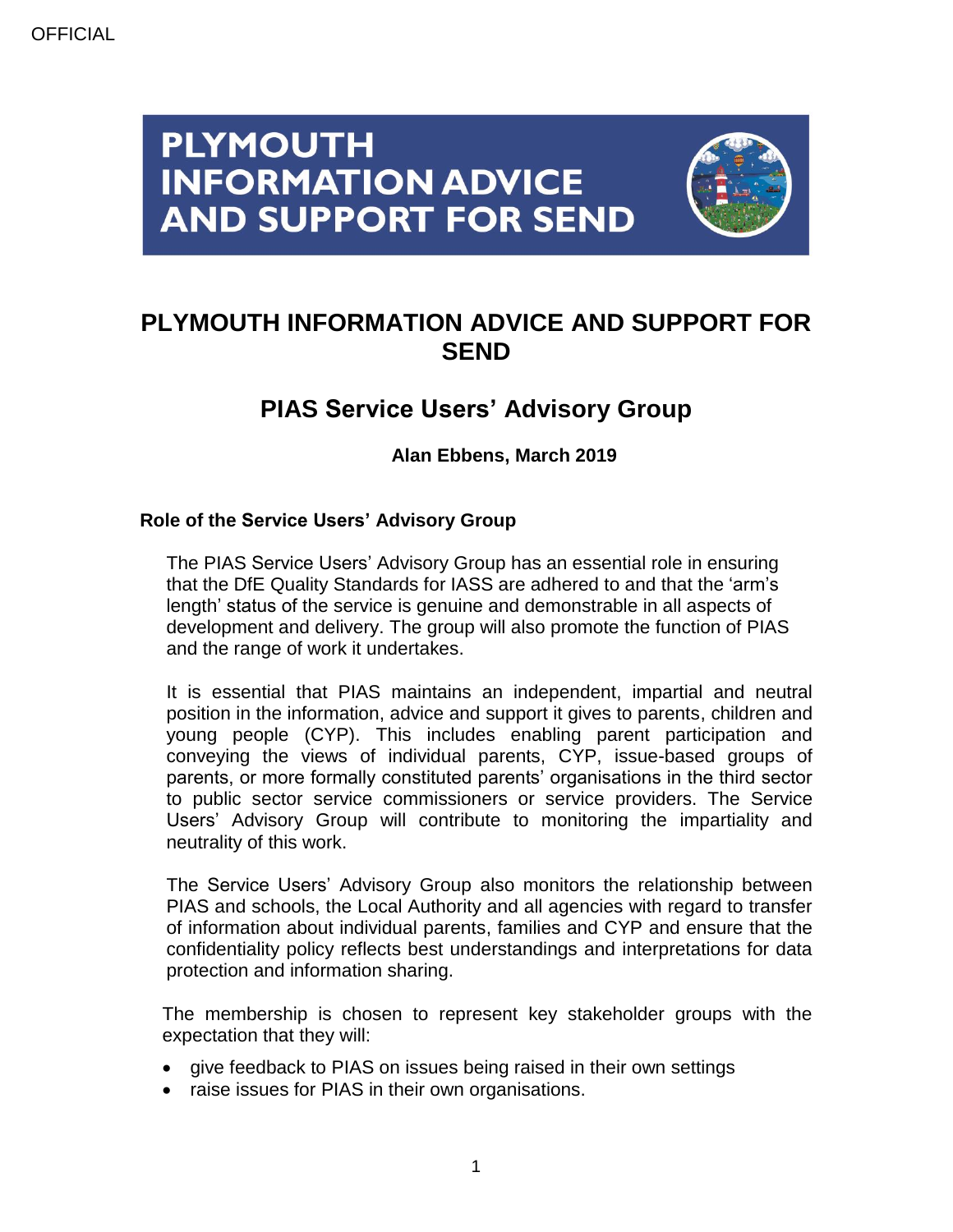Parent and CYP members are asked to represent their own views and to represent the views of groups of parents/CYP they have contact with or who they directly represent.

#### **Membership of the Service Users' Advisory Group**

The choice of members for this group seeks to achieve:

- compliance with the requirements of the DFE Minimum Standards
- representation from a wide range of service users
- a balance between parents, CYP and professionals
- a small enough total number to enable group discussion
- safeguarding the impartiality of the service

The proposed membership includes:

- *Five parents, to represent Early Years, Primary, Secondary , Post 16 and Specialist Provision*
- *Two young people to represent secondary and Post 16 phases*
- *Primary Head teacher representative*
- *Secondary head teacher representative*
- *Special School head teacher representative*
- *Parent carer voice representative*
- *Early Years provider representative*
- *Local Authority Representative*
- *Health Representative (designated medical officer)*
- *PIAS Service manager*
- *PIAS minute taker*

*Chairperson to rotate between service user agencies on a meeting to meeting basis*

New members will be given written information about the service in general and details of how the Service Users' Advisory Group operates.

Any member not attending, and not giving apologies in advance, for two consecutive meetings will be assumed to wish no longer to be member.

Membership will be regularly reviewed.